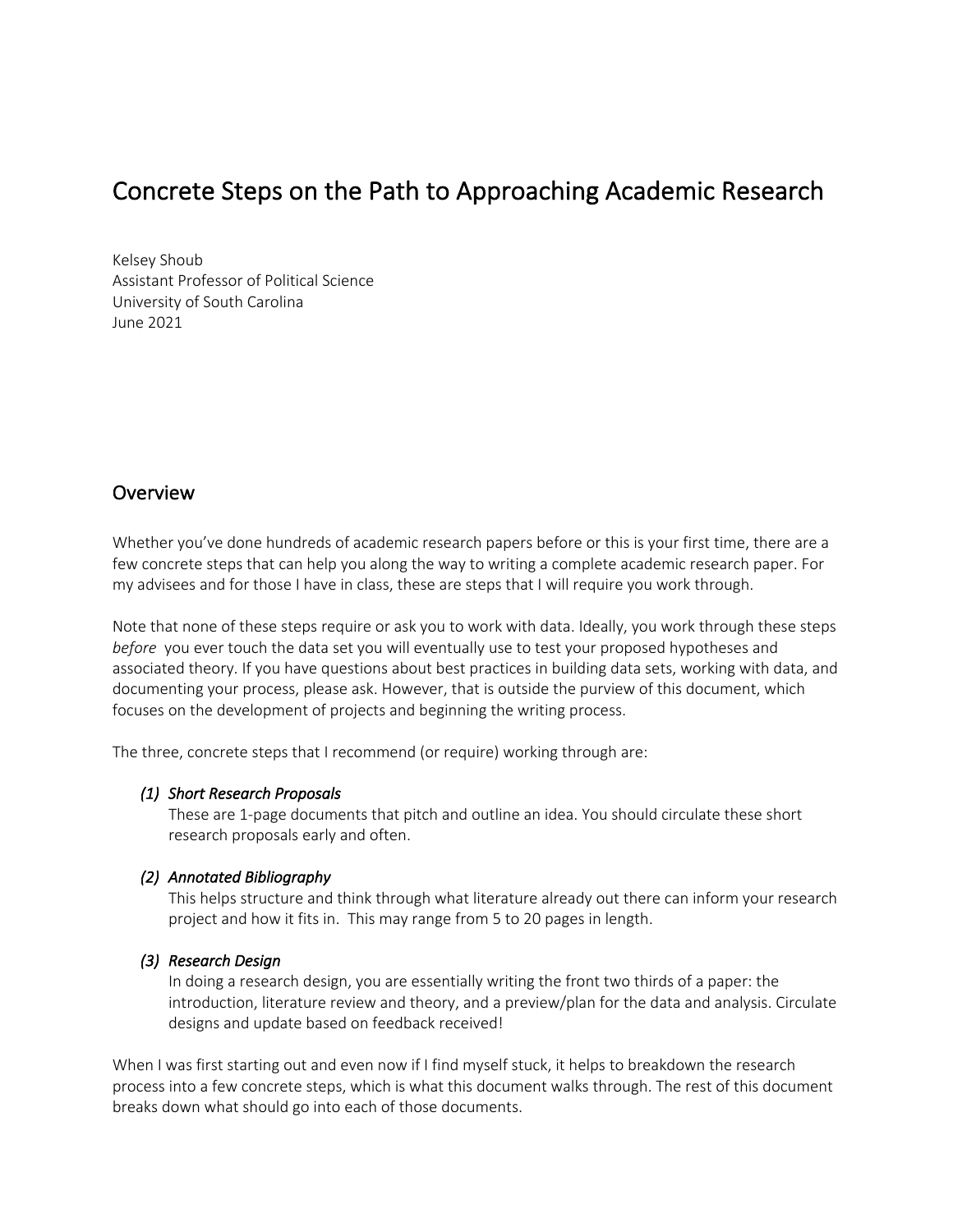## (1) Short Research Paper Proposals

A paper proposal gives you and your collaborators an opportunity to provide feedback on the early stages of a project. Most importantly, a paper proposal requires you to narrow your topic, pushes you to further formulate your argument, and forces you to consider how it might be tested. From this, the hope is that you can avoid sinking more time than you otherwise would into a topic that is unworkable and to provide a relatively low cost way to formalize a few ideas and pick between them.

A proposal should hit on four key points. These are:

### (1) The Set-Up

The first section of your proposal, which should be 1 to 2 paragraphs long, needs to clearly set the stage for your paper and communicate why it's interesting. The two main components in doing so are:

#### a. *Statement of the Problem, Question, or Puzzle*

In 1-3 paragraphs, you should clearly state the research question being asked and/or puzzle being addressed.

#### b. *Statement of Contributions Made*

A statement on what contributions this project would make (e.g., a justification for your topic).

#### (2) Previewing the Argument

In the second section of your proposal, you should preview your argument. At a minimum this includes a clear thesis statement. Ideally, you will quickly hit previous work in this area, your theory, and your (core) hypotheses. This should be your longest section of your proposal at 2-4 paragraphs long.

### (3) Previewing the Analysis

In the final (required) section of your proposal, you should quickly propose and sketch how you might test your theses (or ideally your stated hypotheses). This should be 1 to 2 paragraphs long.

### (4) Plan of Attack

An additional section that you may include is a plan of attack that provides a sketch of how you might go about doing the project.

Others have written more extensive instructions on what should be included in a project proposal. For additional information and inspiration, see those other descriptions: https://depts.washington.edu/pswrite/Handouts/HowtoWriteaPaperProposal.pdf; https://www.uwlax.edu/globalassets/academics/departments/political-science-and-publicadministration/assignments/research\_proposal\_instr.pdf.

For short project proposals, an ideal length is a one, single spaced page, with one-inch margins, and between a 10 and 12-point font. While the proposal should be written out in paragraph form, you can (minimally) use bullet points or enumerated lists if useful and section headings. Remember to include the proposed, working title for your project and your name.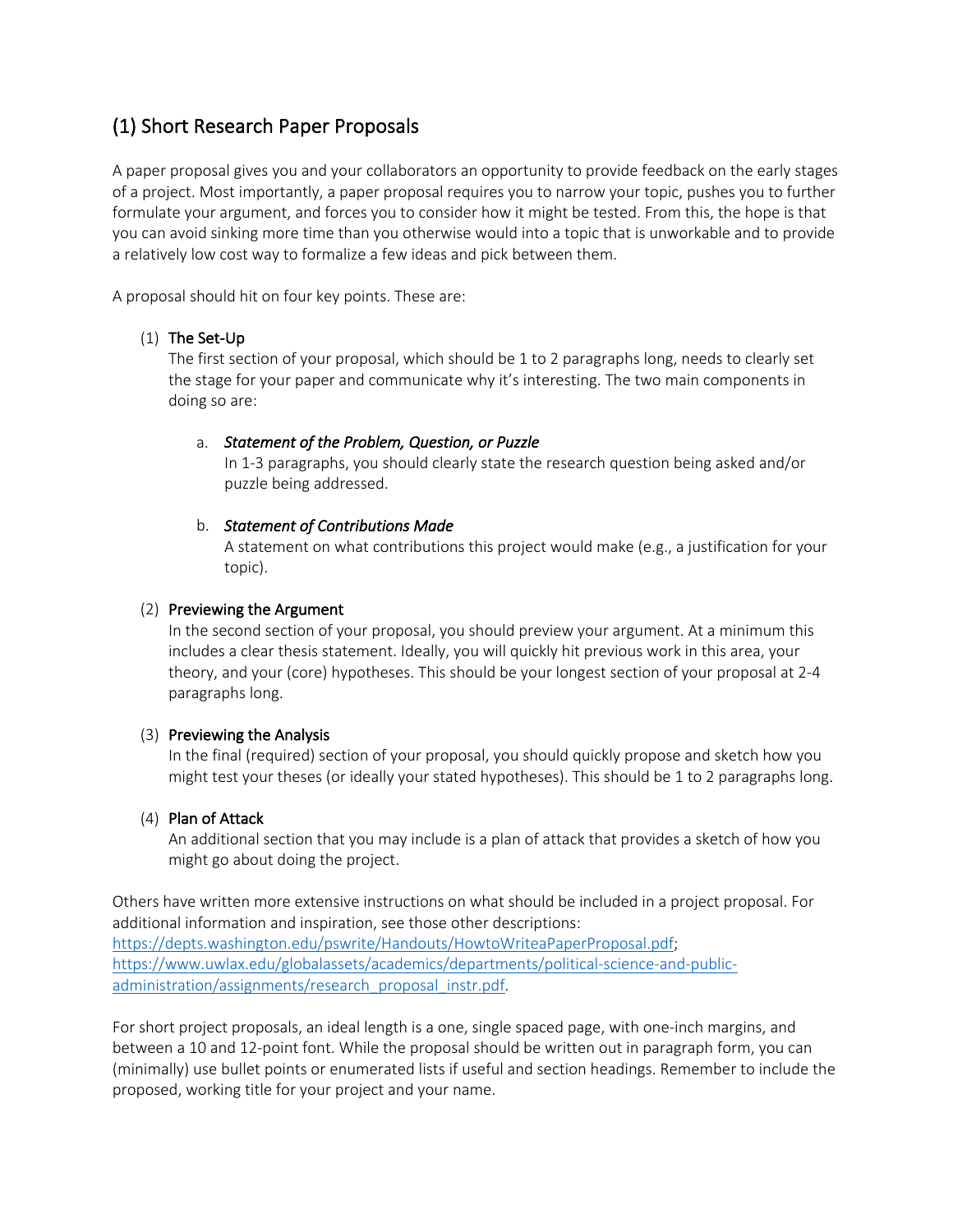## (2) Annotated Bibliographies

The purpose of an annotated bibliography is to compile sources supporting your central argument and help you understand the contours of the debate with which you are engaging. he goal is that these sources serve as the cornerstone of your paper.

For this, you should include:

- 1. your (preliminary) paper title,
- 2. a summary paragraph of your paper topic (3-10 sentences),
- 3. and annotations of at least 12-15 sources (which should almost entirely be peer-reviewed sources but may also include policy reports from reputable think tanks and government agencies).

It should be single spaced, be in an 11 or 12 point (standard) font, between 5 and 20 pages, and include page numbers. For each included source, you need to provide the full citation in a standard format (i.e., APA, MLA, Chicago) and then an annotation of it (i.e., a paragraph consisting of 3-8 sentences).

## FAQs

#### (1) What should I put in these annotations?

#### • Summarize the contents.

This should be done in 1-4 sentences. The goal of this part of the annotation is to remind yourself what the source did and showed and allow me to quickly understand these things as well. This does not mean that all of the nuances of the article are articulated, but rather the key takeaway(s) and aspect(s).

### • Evaluate the source.

This should be done in 1-3 sentences. The goal here is to think critically about the source. You may want to ask yourself: do you trust it; do you believe it; why or why not? Essentially, you should succinctly evaluate the method, conclusions, and/or reliability of the source. This could include pointing to the research design, organization that produced or published the report, putting it in context with other sources in the bibliography, etc.

#### • Connect to your research.

This should be done in 1-3 sentences. The goal of this portion of the annotation is to draw a connection for yourself (or others doing a similar project) to your research agenda. As you go through this process, you may discover that some resources are less relevant than others; that's okay – it's part of the process. If you pull sources that you thought on first glance would be helpful but turn out not to be, note this in your annotation. Tell me on first glance the resource seemed relevant for your paper, and then tell me why it is not.

#### (2) Where can I find sources?

• If I have a semi to well defined idea of my research topic, I typically start searching for resources on Google Scholar (https://scholar.google.com/). Treat this as a standard Google search engine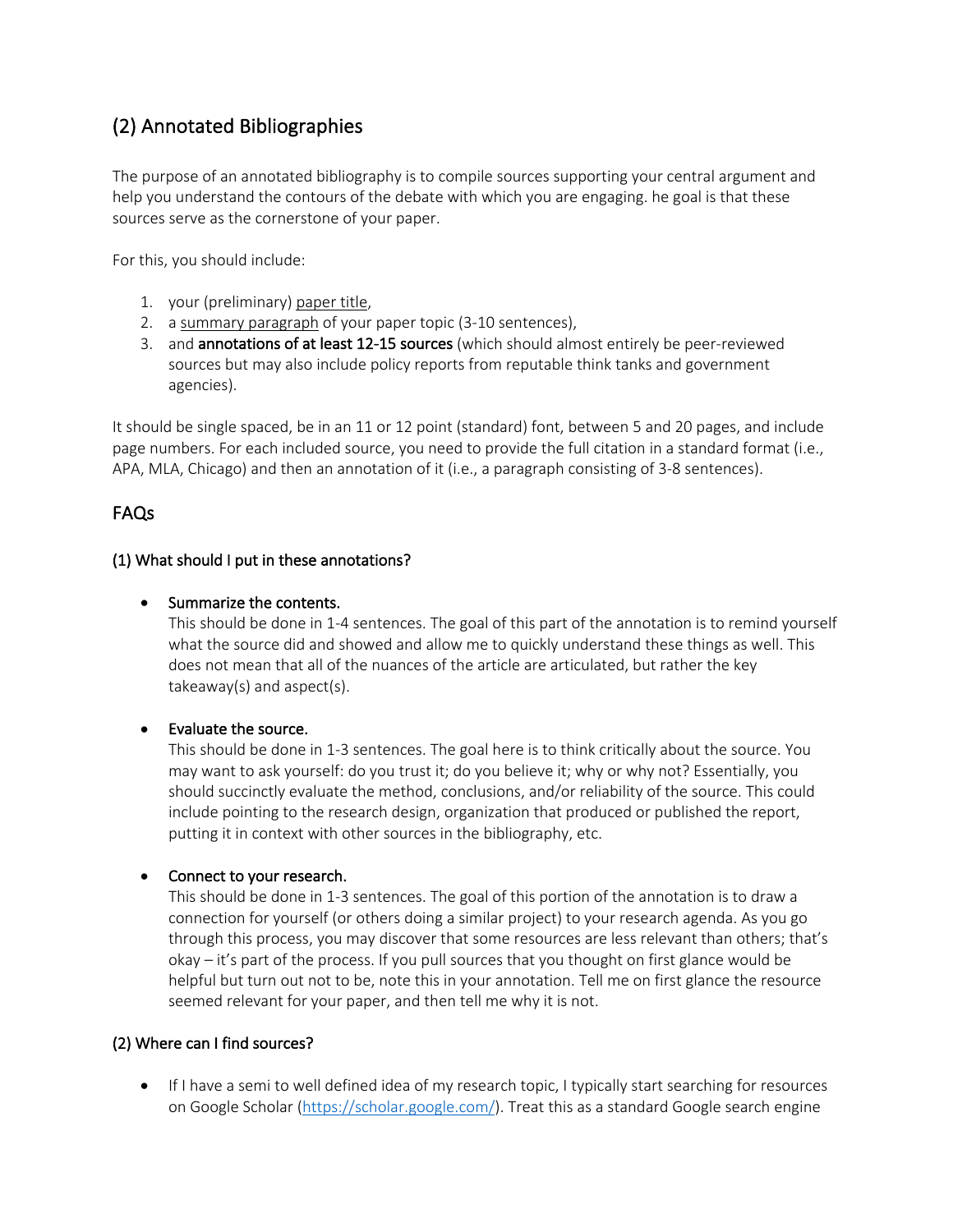(which it is); the difference is the pool of resources it's pulling from – a more academic and scientific pool rather than sifting through everything on the internet. Then I supplement what I find by searching the University of South Carolina library

(https://sc.edu/about/offices\_and\_divisions/university\_libraries/index.php). Note that you will need to log in to see and access all of the returned result of a search.

- $\bullet$  If I have a less well-defined idea of my topic and am doing policy specific research I often turn to think tanks and government agencies (e.g., the CRS, https://crsreports.congress.gov/) first, as they are more likely to have produced summary or overview pieces on the topic that will help refine future search engine searches and construct an outline. Examples of think tanks and "fact" tanks that you might turn to are: Pew Research Center, Pew, Brookings, Kaiser Family Foundation, Russell Sage Foundation, Cato, Heritage Foundation, American Enterprise Institute, RAND, the Urban Institute, and R Street Institute.
- By the end of the process however, you should have accessed both pools of resources.

### (4) I still have questions about what an annotated is, what to include and what it looks like. Are there additional resources you can point us to?

- Both Wisconsin and Temple have put together a robust set of resources discussing annotated bibliographies. If you have additional questions, I would take a peek at those documents as well. Here are those resources: https://writing.wisc.edu/handbook/assignments/annotatedbibliography/ and https://guides.temple.edu/c.php?g=553329&p=3801525#s-lg-box-11818324.
- As for a template, below is one example of what your assignment may look like. Note that it's already in 11 point font and includes very little text and is already 1.5 pages long.

## (5) What might this look like?

## Your Paper Title

## Your Name PURPOSE or STATE OF RESEARCH Date

*Insert a paragraph summarizing your topic puzzle, or question.* 

1. Citation

Annotation that includes a brief summary of the contents, brief evaluation, and discusses whether and how the source is useful for your final paper.